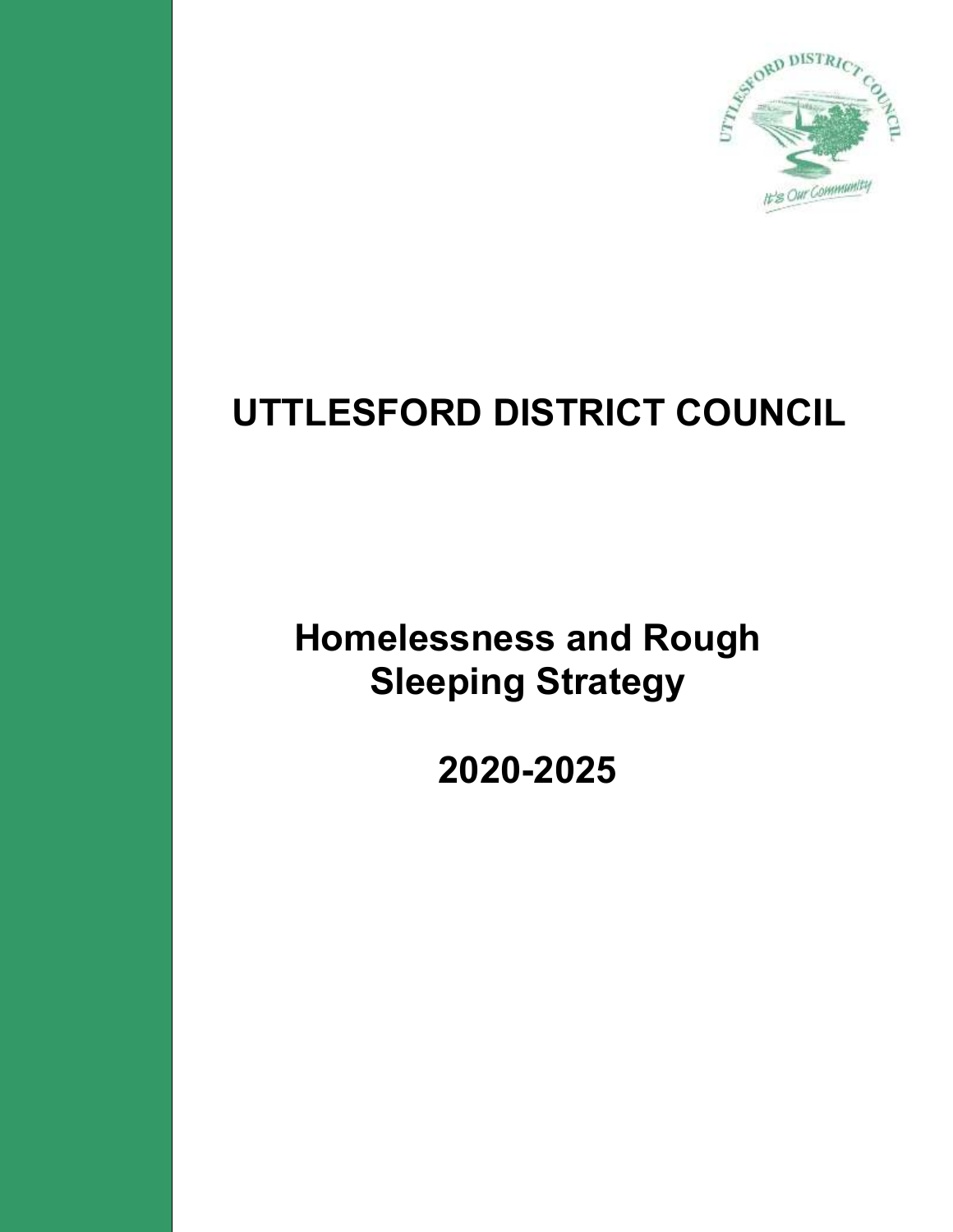## **CONTENTS**

Foreword from Housing Portfolio Holder

**Introduction** 

**Context** 

- National Context
- Local Context Policy
- Local Context -Statistics

Local Services

Service Developments Since last Strategy

Strategic Priorities

Consultation and Engagement

Monitoring and Review

Action Plan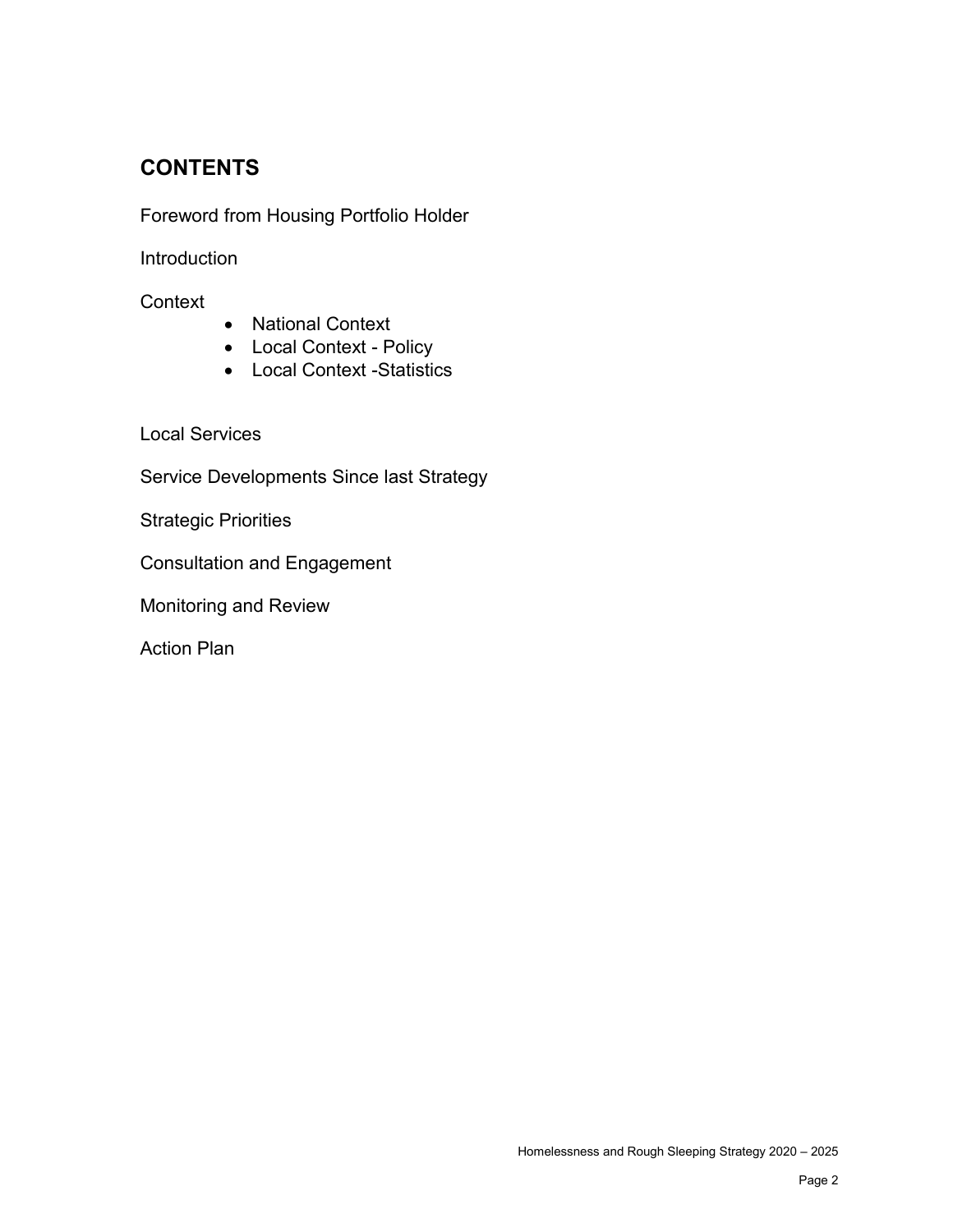## **Foreword by the Housing Portfolio Holder**

There are few things more important in life than having a roof over your head. This is why your council has a Homelessness and Rough Sleeping Strategy. It sets out our vision for preventing homelessness in the first place and then what we can do to help if it does happen.

This document sets out our key priorities for the district. It also considers the broader context, including the supply of new affordable housing, homes delivered through the councils emerging Local Plan and its Housing Strategy.

We recognise that for some people in Uttlesford access to an affordable home is challenging. For many residents even those homes classified as 'affordable homes' are still unaffordable. This is compounded by continuing austerity, welfare reform and uncertain economic times. We also understand that the reasons aren't always economic, especially for residents who already have complex needs which makes them more vulnerable to losing their accommodation.

Nationally the introduction by Government of the Homelessness Reduction Act 2018 has been an opportunity to look at our homelessness services afresh. We are fully committed to the principles of the Act, we have embraced early intervention to prevent homelessness wherever possible, we provide first class housing advice for people in need and we offer assistance to those in need or who are vulnerable.

We have friendly and supportive communities in Uttlesford. Our district is lucky in that we have never seen the rough sleeping problems experienced by many of our neighbours. However we must not be complacent and so will ensure that we have policies, programmes and solutions in place to keep people in their homes and find new suitable long and short term accommodation when needed.

No one authority has all the answers, we recognise that working together is fundamental. The council has a dedicated and experienced team of housing options officers that work hard for residents. They know that through partnership with other statutory agencies and local organisation they can deliver a strategy that will be successful in the years ahead.

As a team we look forward to continuing to work with all people involved in preventing and tackling homelessness in Uttlesford

> Cllr Petrina Lees Portfolio Holder Housing Health and Communities Uttlesford District Council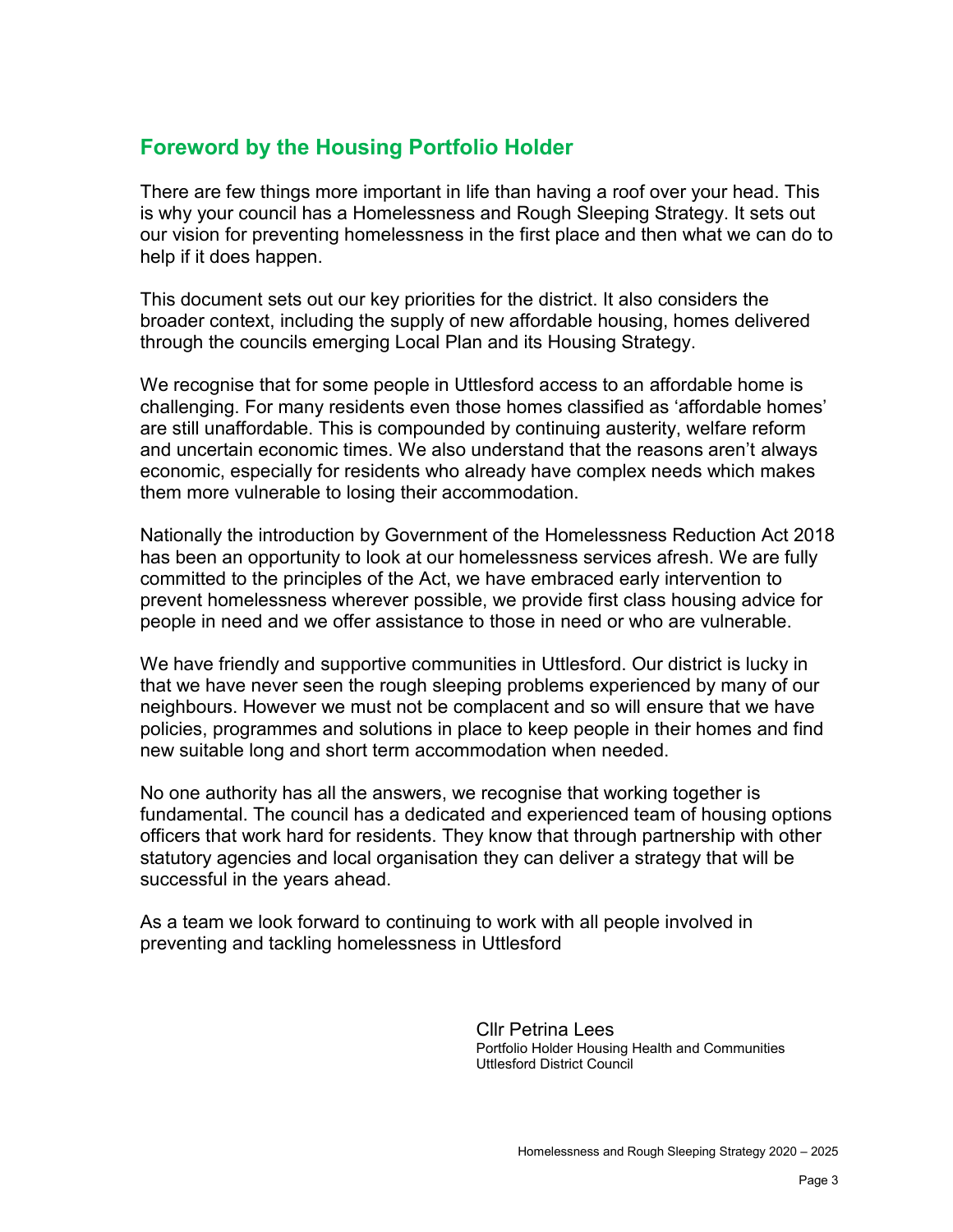#### **Introduction**

The Government's Rough Sleeping Strategy, which set out their vision for halving rough sleeping by 2022 and ending it by 2027, was published by the Ministry Of Housing Communities and Local Government (MHCLG) in August 2018. Uttlesford within the national context has low levels of homelessness and is in the fortunate position of not having a rough sleeping problem, however the council cannot be complacent, homelessness effects lives and life chances and one rough sleeper must be considered one too many.

This strategy looks at the national and local context for homelessness and rough sleeping, the work the council has been doing since the last Homelessness Strategy and sets out the council's strategic priorities for tackling homelessness and rough sleeping over the next 5 years.

## **National Context**

Nationally accepted homelessness applications have increased by 19,000 from the low point in 2009/10 to almost 57,000 by 2017/18.

The main causes of homelessness nationally remains static

- Parents, other relatives or friends no longer willing or able to accommodate (28%)
- Loss of rented or tied accommodation due to termination of assured shorthold tenancy (25%)
- Violent breakdown of relationship involving partner (12%)
- Other reason (e.g. homeless in emergency, sleeping rough or in hostel returned from abroad) (7%)
- Non-violent breakdown of relationship (6%)
- Loss of rented or tied accommodation other than termination of assured shorthold tenancy (6%)

At the end of March 2018 the number of households in temporary accommodation arranged by a local authority under their homelessness duties stood at just under 80,000, an increase of 66% from the low of just over 48,000 in December 2010, with many having been trapped for years in what is often unstable, overcrowded accommodation far from previous support networks

During the same period the estimated number of rough sleepers in England has increased each year since 2010. The autumn 2010 estimated snapshot for a single night was 1,768 while the autumn 2017 total was more than two and a half times as high, at 4,751. This has been recognised by Government, who have committed to halving rough sleeping by 2022 and eliminating it altogether by 2027 and have required all local authorities to have a rough sleeping strategy in place by the end of 2019.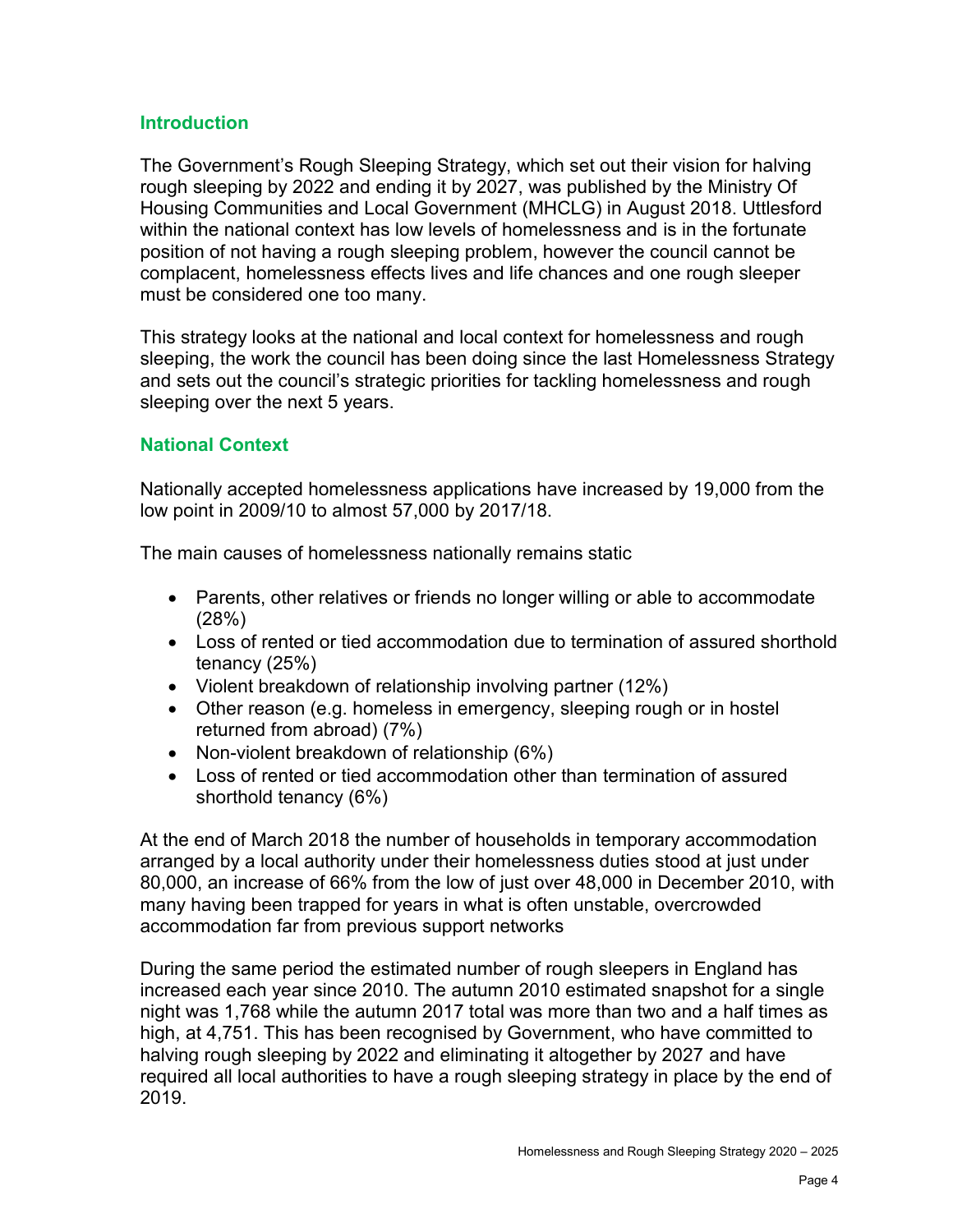Contributing factors that have led to this national picture of increasing homelessness includes:

- High housing demand and a lack of supply leading to high house prices and private rents with greater shortfalls between rents and Local Housing Allowance
- Shortage of social housing or truly affordable 'affordable housing' to rent
- Increasing household bills
- Cuts and reforms to welfare benefits
- Cuts in funding to statutory and voluntary services which support vulnerable people

It is within this context of rising homelessness and rough sleeping that the Government supported a Private Members Bill in parliament that resulted in a significant change in homelessness legislation. The Homelessness Reduction Act was introduced in England in April 2018.

The major change in the new legislation is the integration of prevention and relief into a local authority's statutory duty. From April 2018 prevention and relief are available to any household vulnerable to homelessness in 56 rather than 28 days' time. This broader definition of homelessness beyond priority need groups means that more information will be available on some households that are currently considered the 'hidden homeless.' In the longer term, it will enable Ministry of Housing Communities and Local Government to report on what prevention activities actually work for those at risk of homelessness.

The Act places new duties on councils to:

- Intervene at earlier stages to prevent homelessness
- Provide homelessness services to everyone threatened with homelessness regardless of whether they have a 'priority need'
- Create and monitor individual Personal Housing Plans for all homeless applicants within the Prevention and Relief duties
- Identify reasonable steps to be taken by the council and the applicant to help them secure accommodation to either prevent or relieve their homelessness
- Not to consider local connection or intentionality until after the council has tried to prevent or relieve homelessness
- Place the current statutory homelessness duty (main duty) at the end of the homeless process following attempts to 'prevent' and 'relieve' homelessness

The Act also places a duty on specified public bodies to refer clients they are working with who are homeless or threatened with homelessness.

The Homelessness Reduction Act is one part of the Governments continuing national agenda to tackle the root causes of homelessness and drive through change in the housing sector. There is recognition within Government that there is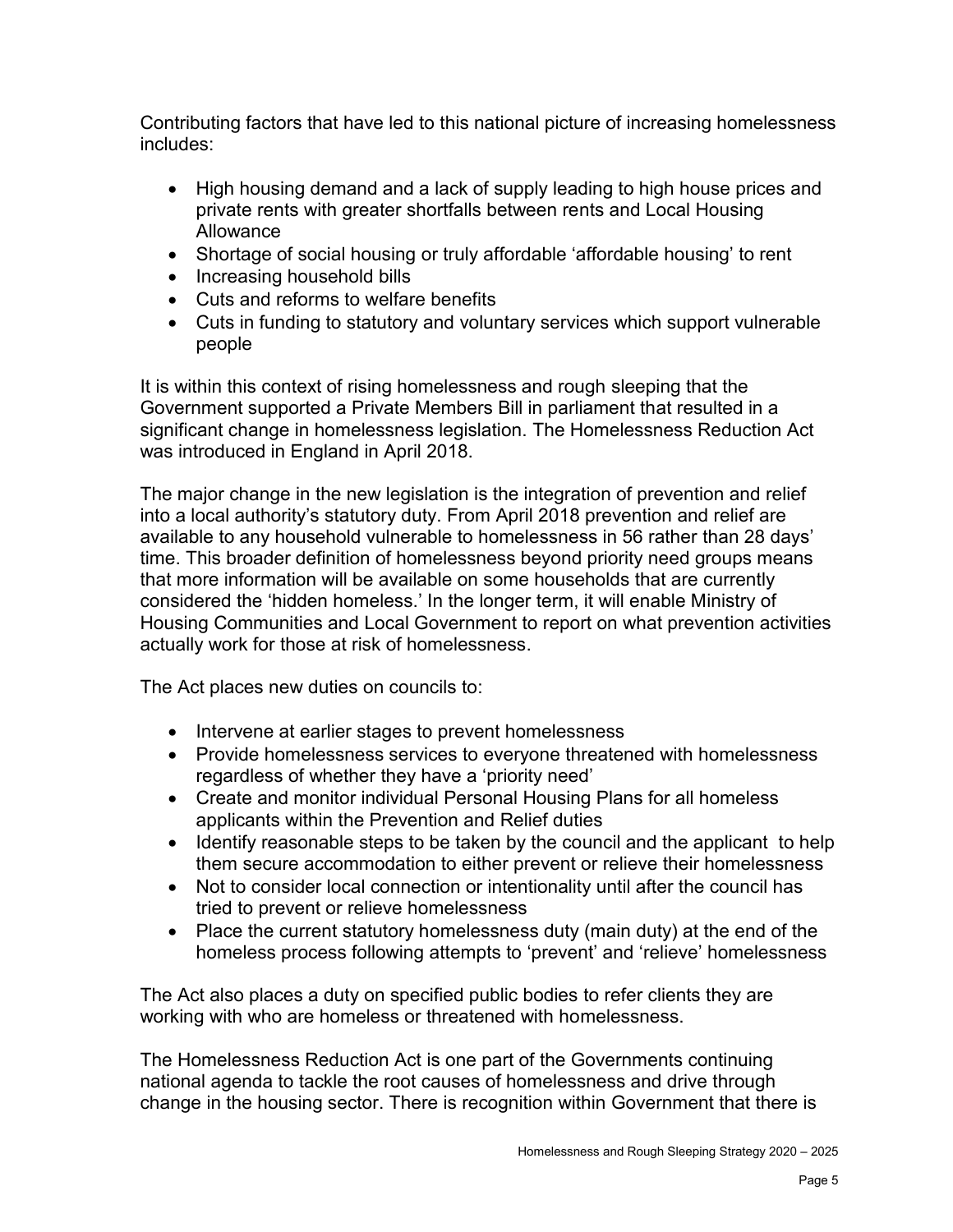not one single solution to end rough sleeping or tackle the increase in homelessness. A strategic approach to tackling the causes of homelessness and the health and well-being of rough sleepers is as important as the supply of affordable homes and supported housing.

Future regulation, policy change are likely to be driven by:

- Housing White Paper (2017)
- Social Housing Green Paper (2018)
- Licensing of Homes in Multiple Occupation (2018)
- Rough Sleeping Strategy (2018)
- Tenant Fees Act 2019
- Private Landlords (Registration) Bill 2017-19
- Lifting of council borrowing caps to encourage council house building

### **The Local Context - Policy**

The priorities of Uttlesford District Council's corporate plan not only recognises the importance of delivering more affordable homes for the district but the need for the council's actions and influence to contribute to the economic growth of the district, to protect the character of Uttlesford and to be at its most effective when working closely with others.

Sitting alongside the draft Local Plan and its proposals for delivering 3 new garden communities within the district, the council's current Housing Strategy and the new draft one that will be delivered in 2020, contain high level objectives supported by operational policies and related strategies, including this Homelessness and Rough Sleeping Strategy. This is also driving the need to review of the council's Allocations Policy in 2020/21.

The Government announced on the 3 October 2018 the borrowing restrictions on the Housing Revenue Account (HRA) will be removed enabling councils to play a key role in delivering the homes their communities need. In light of this change the council has been looking at the range of initiatives it has to deliver additional housing and how it can respond to the change in legislation to accelerate delivery and increase the amount of housing delivered in the district.

The council is already committed to a development programme to build more council housing, to increase the supply of social housing available to those who are homeless and those on the council's housing register, and will be using the new flexibilities to support expansion of this programme. However, any borrowing undertaken will need to be prudent, affordable and sustainable and work is being undertaken on the 30 year HRA financial plan to ensure that the borrowing is affordable for the HRA.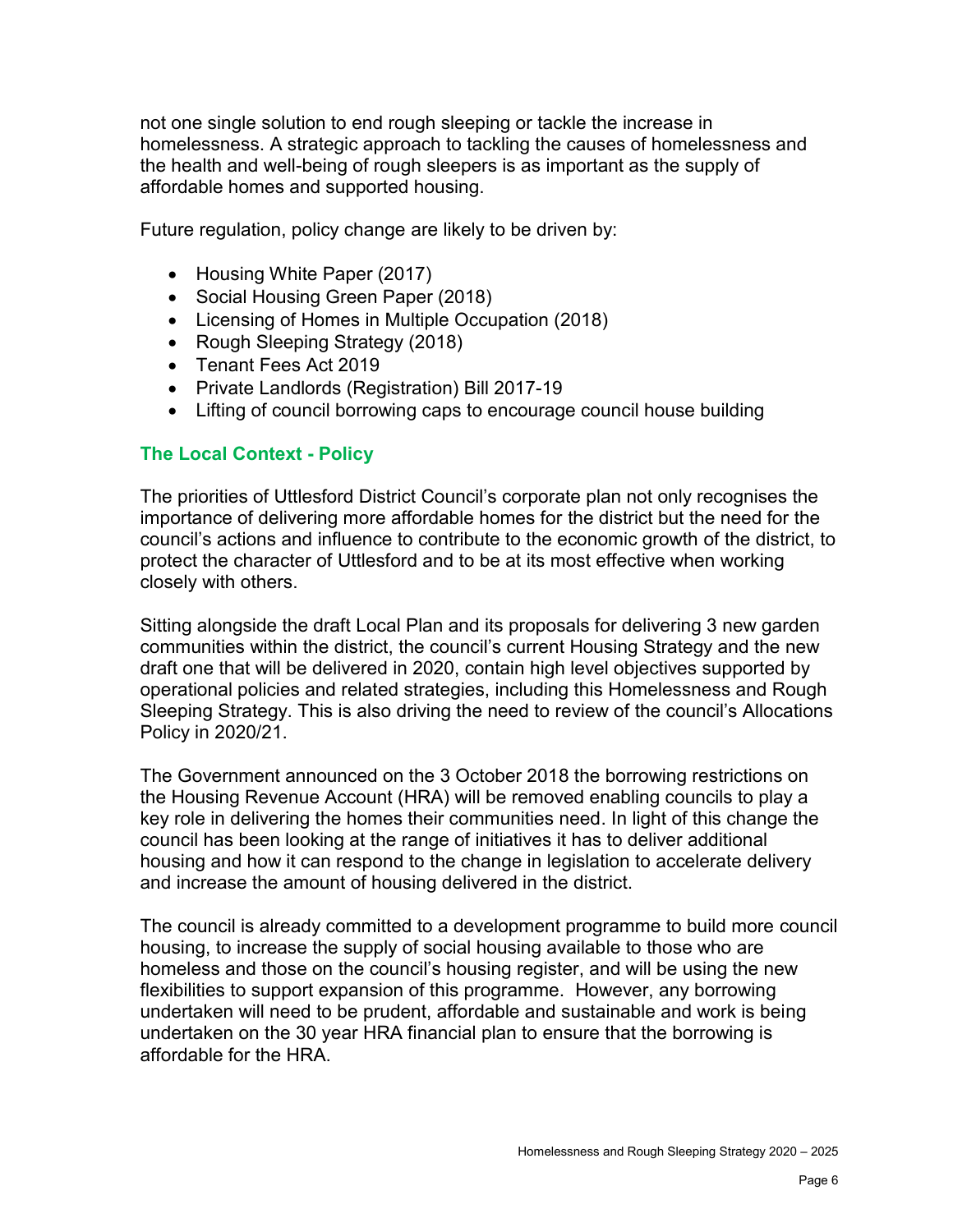The council, where appropriate, will also look to make use of grant funding from Homes England for the delivery of new social housing. The council has been confirmed as an Investment Partner with Homes England for 2019/20 on the basis of previous delivery performance and good standing.

The links within and between the council's various policies and strategies that relate to housing, will ensure that a combined approach to housing is taken across the district. This will include the mix of housing tenures and affordability within the new garden communities, the use and expansion of the council's existing stock, the council's duties to those who are vulnerable and threatened with homelessness and the council's future Housing Strategy and Allocations Policy. This strategy will sit alongside these documents to provide maximum benefit and support the overall aims and objectives of the council.

### **The Local Context - Statistics**

Uttlesford District Council is a stock holding council with 2,850 properties scattered across 56 parishes in what is the largest geographical district in the county of Essex. The district has a population of around 83,500 (2014 figure). As well as the council stock there is Registered Social Landlord (RSL) stock of approximately 2,000 properties.

The average private market 2 bed house price across the district is £316,100 (Hometrack July 2019) whilst 60% of residents earn less than £34,000 and of these 40% earn less than £25,000.

The Local Housing Allowance (LHA) (example below in Table 1) across the district does not match the private sector rents, meaning that many people who rely on benefits to help with their rent have a weekly/monthly shortfall to make up.

| <b>Number of Bedrooms</b> | Category     | <b>Weekly Amount</b> | <b>Monthly</b><br><b>Amount</b> |
|---------------------------|--------------|----------------------|---------------------------------|
| <b>Shared Room Rate</b>   | A            | £80.52               | £349.88                         |
| 1 Bedroom                 | B            | £133.72              | £581.05                         |
| 2 Bedrooms                | $\mathsf{C}$ | £153.79              | £668.25                         |
| <b>3 Bedrooms</b>         | $\mathsf{D}$ | £178.71              | £776.54                         |
| <b>4 Bedrooms</b>         | E            | £238.38              | £1035.82                        |

|  | Table 1 Local Housing Allowance Rates North Uttlesford |  |
|--|--------------------------------------------------------|--|
|  |                                                        |  |

**LHA rates for North Uttlesford 2019/20**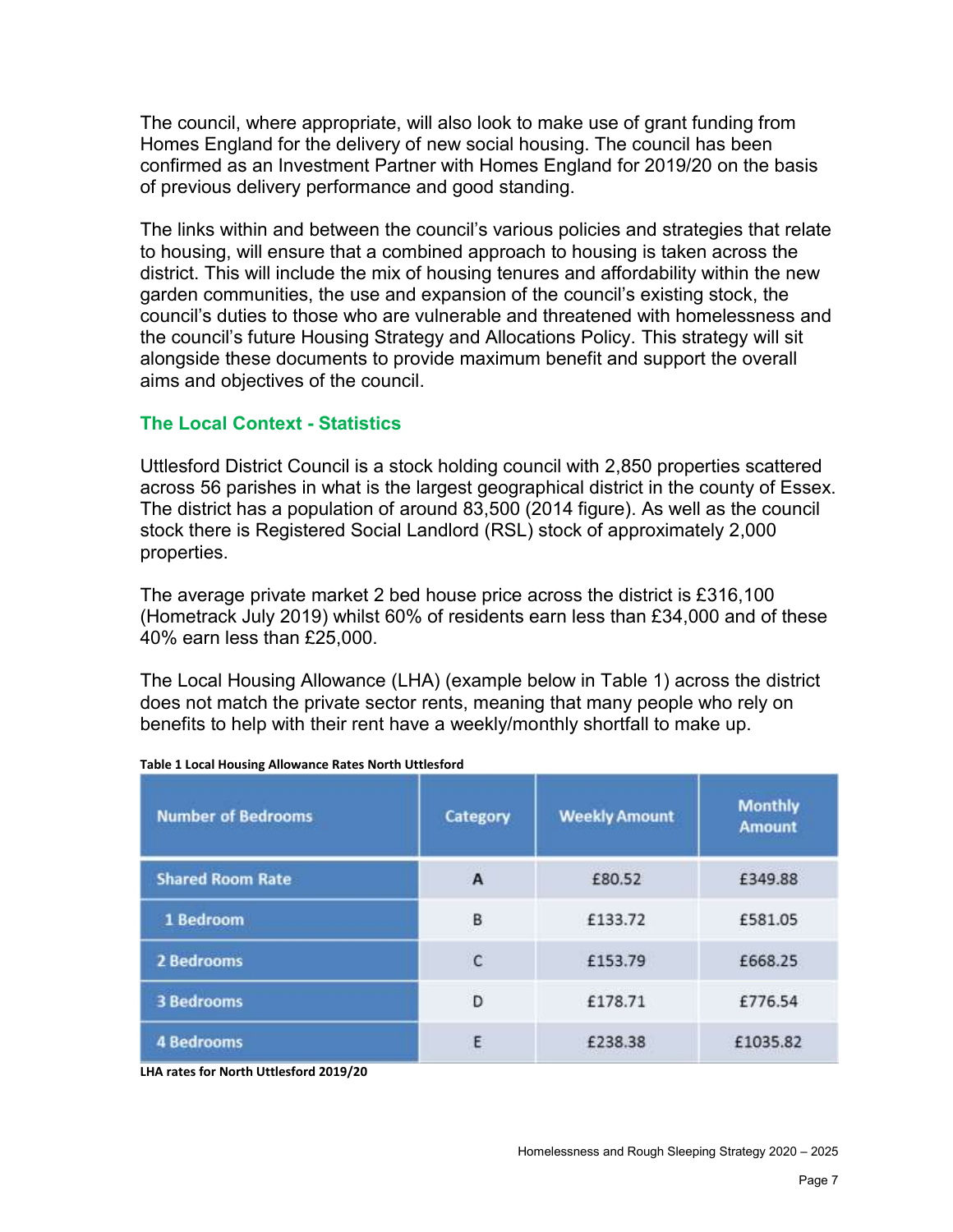- Single rooms in the Saffron Walden area advertised in July 2019 ranged from £410 per month to £750 per month
- 2 bed flats in the Saffron Walden area advertised in July 2019 ranged from £775 to £1200 per month – well outside LHA

In 2018/19 Uttlesford delivered 515 new affordable homes across the district, 460 through the council's RSL partners and 55 through the council's development programme.

In spite of the new housing that has been delivered in the past 2 years and allocating a record 502 void properties in 2018/19, the housing register has remained static. As at 1<sup>st</sup> September 2019 there were 1,145 applications on the register.

Figure 1 below shows the number of applications on the housing register at a given date and the size of accommodation that is required by bedroom number. It is clear that for general needs accommodation the demand is for smaller units of accommodation. This data is used to determine the councils own development programme and future housing requirements to be delivered by RSL partners through the planning process on new developments within the district.



**Figure 1 Housing Need by bedroom number requirement**

Figure 2 shows the number of homeless applications the council has taken in the past three years and the number of those applications for which the council has accepted the full homelessness duty – to find them permanent housing.

The chart clearly demonstrates that with the introduction of the Homelessness reduction Act the number of homelessness applications has increased, however the number of those accepted as homeless has decreased. The emphasis on

**Council Housing Register data Sept 2019**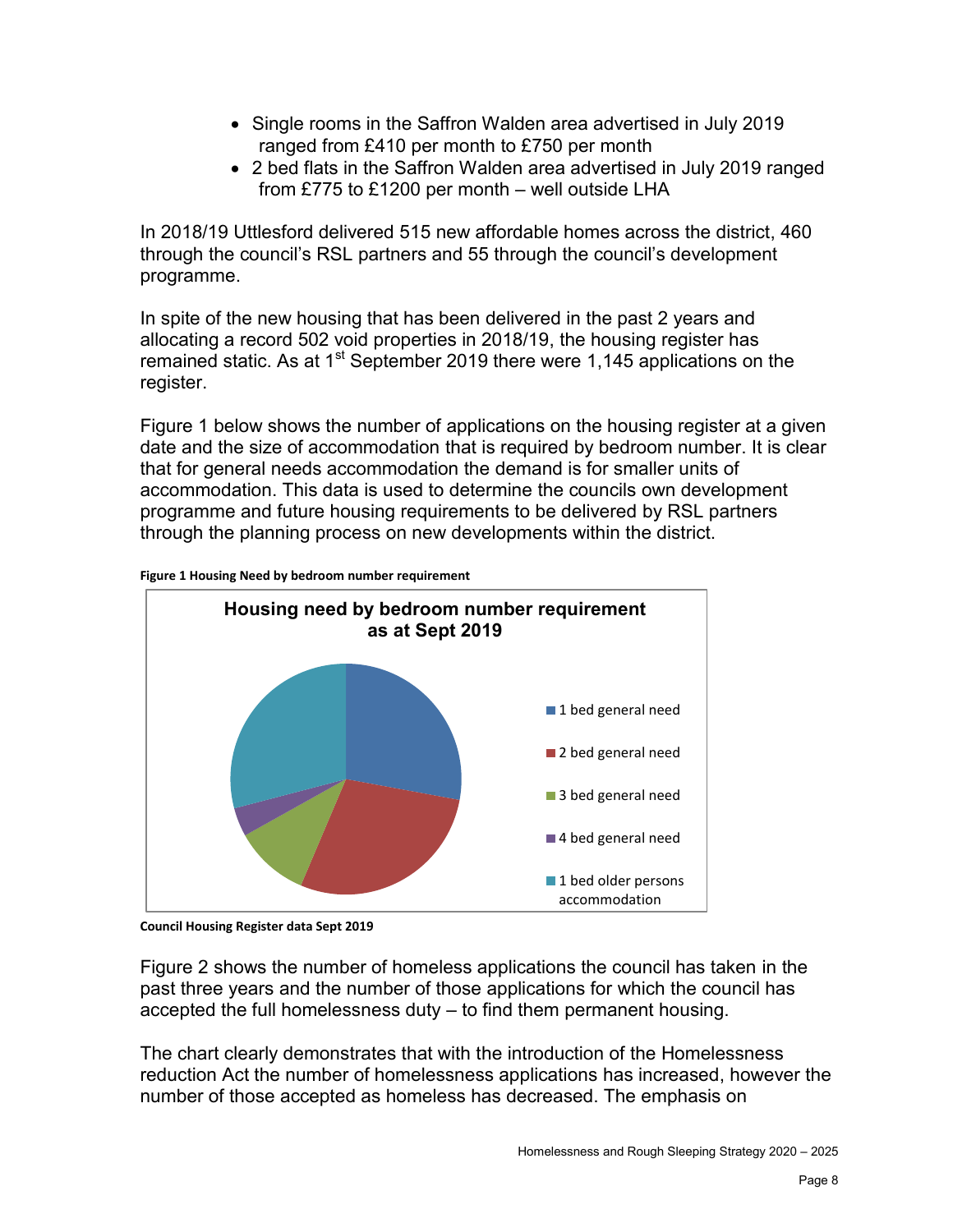preventing and relieving homelessness sees the council working closely with clients and partner agencies to find affordable housing solutions before applicants become actually homeless and requiring temporary accommodation.





#### **Council KPI data**

Figure 3 shows the main causes for homelessness within Uttlesford over the past year. These four main causes have remained static for many years and follow the National trends. The main cause as can be seen is family and friends no longer willing to accommodate other households within their properties. This is indicative of these households struggling to obtain or sustain their own affordable housing in either the private rented or owner occupied sector.





**HCLIC data from council system**

The ending of Assured Shorthold Tenancies remains another common reason for people approaching the council as threatened with homelessness, with the local levels of LHA being substantially lower than actual private rents in the district, it is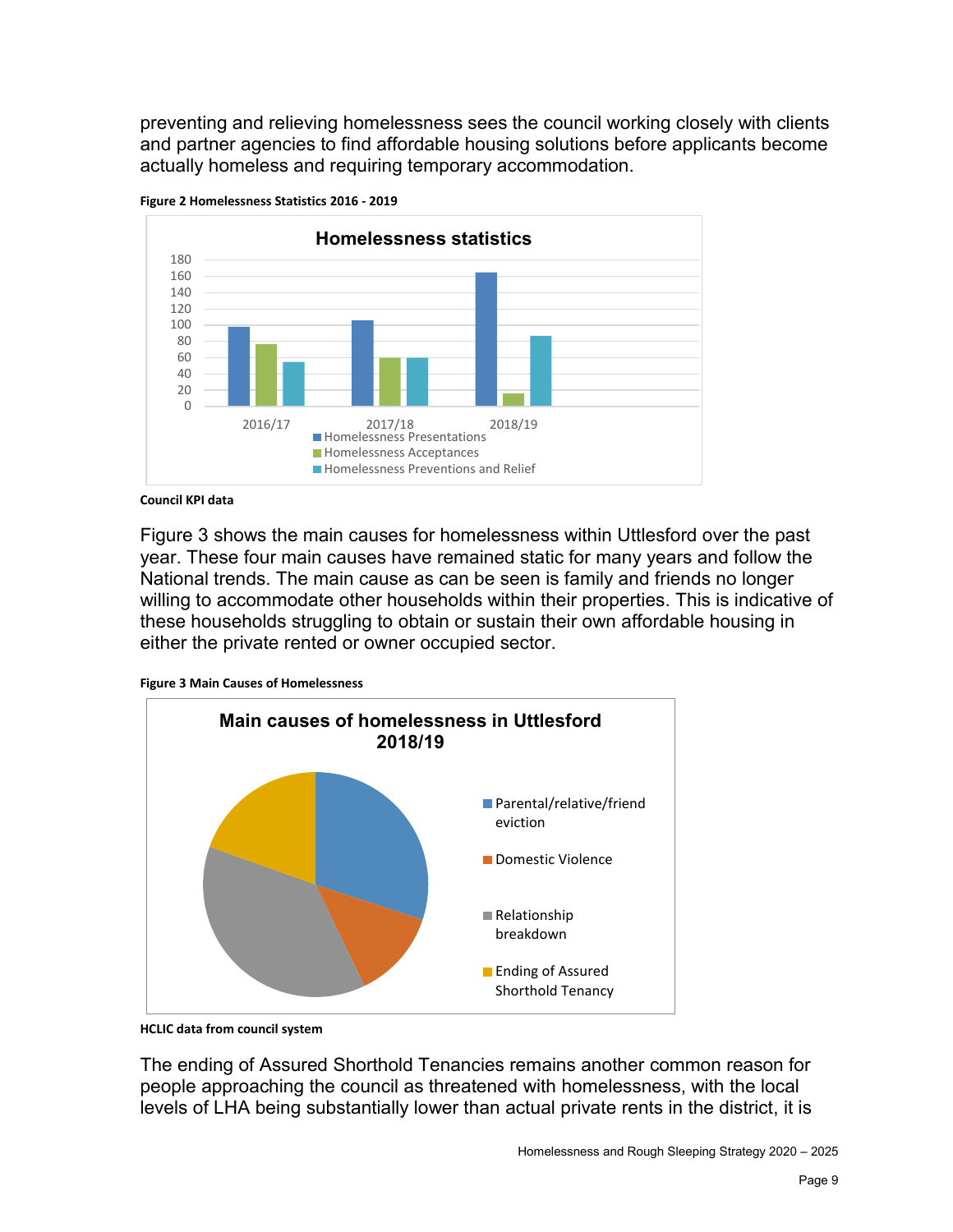hard for people losing one private rented property to source another at a rent they can afford.

This is why it is also difficult for the council to prevent homelessness by using the private sector. For many of the clients seen by the Housing Options service, an affordable rented property from either the council or partner RSL is their only realistic affordable housing option. Whilst the council's Housing Strategy aims to increase the provision of affordable housing within the district, the council will also continue to work with private landlords and to help tenants who are in precarious housing situations sustain their accommodation.

The numbers of rough sleepers within the district has always been historically low. The estimated numbers for rough sleeping in Uttlesford was 0 as at November 2018 (date of last estimated count) and has fluctuated between 0 and 3 at the estimated counts during the life of the previous strategy. It is however important the council does not become complacent about this situation and acts immediately on any reports of rough sleeping that are received. The council is committed to ensuring that rough sleeping does not become an issue in the district and that the council is ready to work with any rough sleepers to find sustainable long term housing solutions for them.

## **Local Services**

The council has access to services within Uttlesford to assist us in preventing homelessness and rough sleeping the principle ones being:

- Young person homelessness support services from Essex County Council (ECC). This includes working to the Essex wide Joint Protocol on 16/17 year olds
- Floating Support Services from Peabody
- Domestic Abuse services from Next Chapter
- Tenancy management for council and RSL stock
- Housing Benefit Visiting Officer/ Welfare Officer
- DWP support
- Probation/Community Rehabilitation Company Including Essex Prison Release Housing Protocol
- ECC Adult AND Children Services
- Community Mental Health Services
- Addiction Services Open Road and ADAS
- Bromfield House Supported Housing Scheme
- Railway Meadow Mother and Baby Unit nomination rights to 4 bed spaces

There are also independent voluntary sector services within Uttlesford, some that receive council grant funding that also support council offices in their work on preventing and relieving homelessness.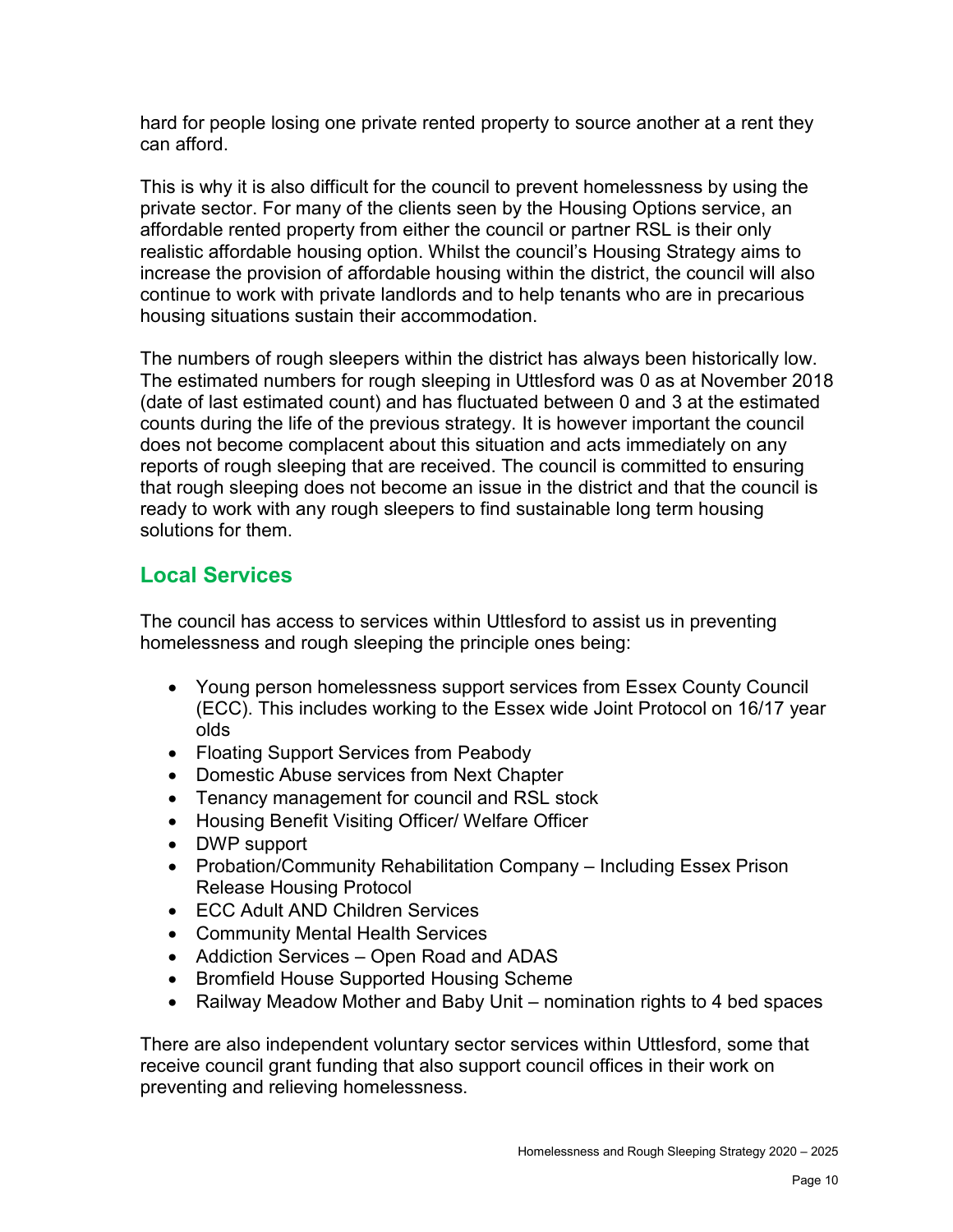Voluntary Sector Services include:

- Uttlesford Citizens Advice Bureau
- Uttlesford Food Bank the foodbank has given out over 3600 parcels in the past 5 years, with over 1000 of these in the past 9 months
- Stansted Food Bank
- Saffron Walden United Charities
- Faith groups

As can be seen by the below data Uttlesford CAB are an important partner for the council in assisting Uttlesford residents with issues that can lead to homelessness, including problems with debt and benefits, as well as more general housing and relationship issues.

**Figure 4 Uttlesford Citizens Advice Client Data 2018 -2019**



**Data from Uttlesford CAB**

## **Service Developments since the Last Strategy**

With the introduction of the Homelessness Reduction Act the council recognised that its approach to homelessness would require a new focus to meet the requirements of the Act. There has been corporate support to ensure homelessness funding has been used solely to implement the changes needed to ensure that the council can provide effective homelessness services both now and into the future.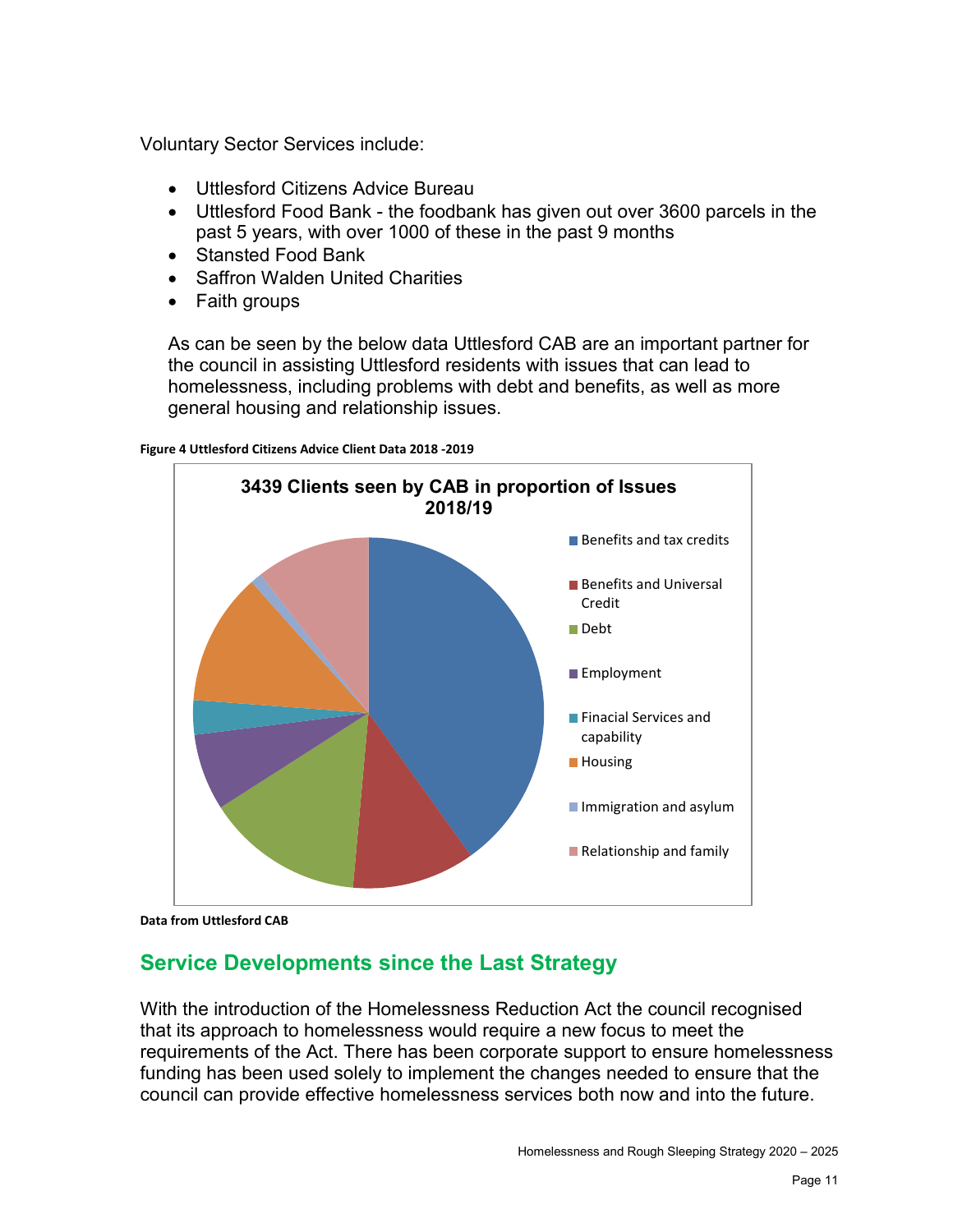Since the last Homelessness Strategy the council has:

- Relaunched the council's Homelessness Partnership ensuring that representation from all agencies both statutory and non statutory that have a role in helping us tackle homelessness and rough sleeping within the district are around the table
- Used government grant funding to create additional Housing Options/ Homelessness Prevention Officer roles.
- Added additional council stock into the council's portfolio of temporary accommodation to ensure that Bed and Breakfast is used for only the direst emergency situations
- Installed a new homelessness prevention module into the council's Choice Based Lettings IT System to help the Housing Options Team reconfigure the homelessness service in light of the Homelessness Reduction Act. The system allows for the production of effective statistics to meet new statutory reporting requirements. The new module also allows potentially homeless clients to access their personalised housing plan that the council's Housing Options Team creates with them, from an online portal. The plan details the actions that the council will take and actions that they can take to try to prevent or relieve their homelessness
- Continued to accommodate rough sleepers past the provision of the Severe Weather Emergency Protocol (SWEP) in order to co-ordinate work with agencies to end their rough sleeping.
- Increased the council's own housing stock by over 100 properties and enabled the development of 518 new affordable RSL rented homes
- Provided financial assistance to over 20 households to secure or maintain private rented accommodation

The Homelessness Reduction Act has resulted in a culture change for staff as well as clients. Although people can now present to the council within 56 days of potentially being homeless the Housing Options Team are finding that people are still leaving it later than this before they approach us for advice.

The emphasis is much greater now on working alongside the client to prevent homelessness and find a housing solution without the need, initially at least, to decide 'is this person in priority need or are they intentionally homeless'.

The situation remains difficult as far as finding alternative housing for people is concerned, as the private rented sector continues to be unaffordable within this area for most of the people the team are seeing. It is therefore essential that if the council is to effectively tackle homelessness and maintain the low levels of rough sleeping that the council ensures that the supply of affordable housing is maintained.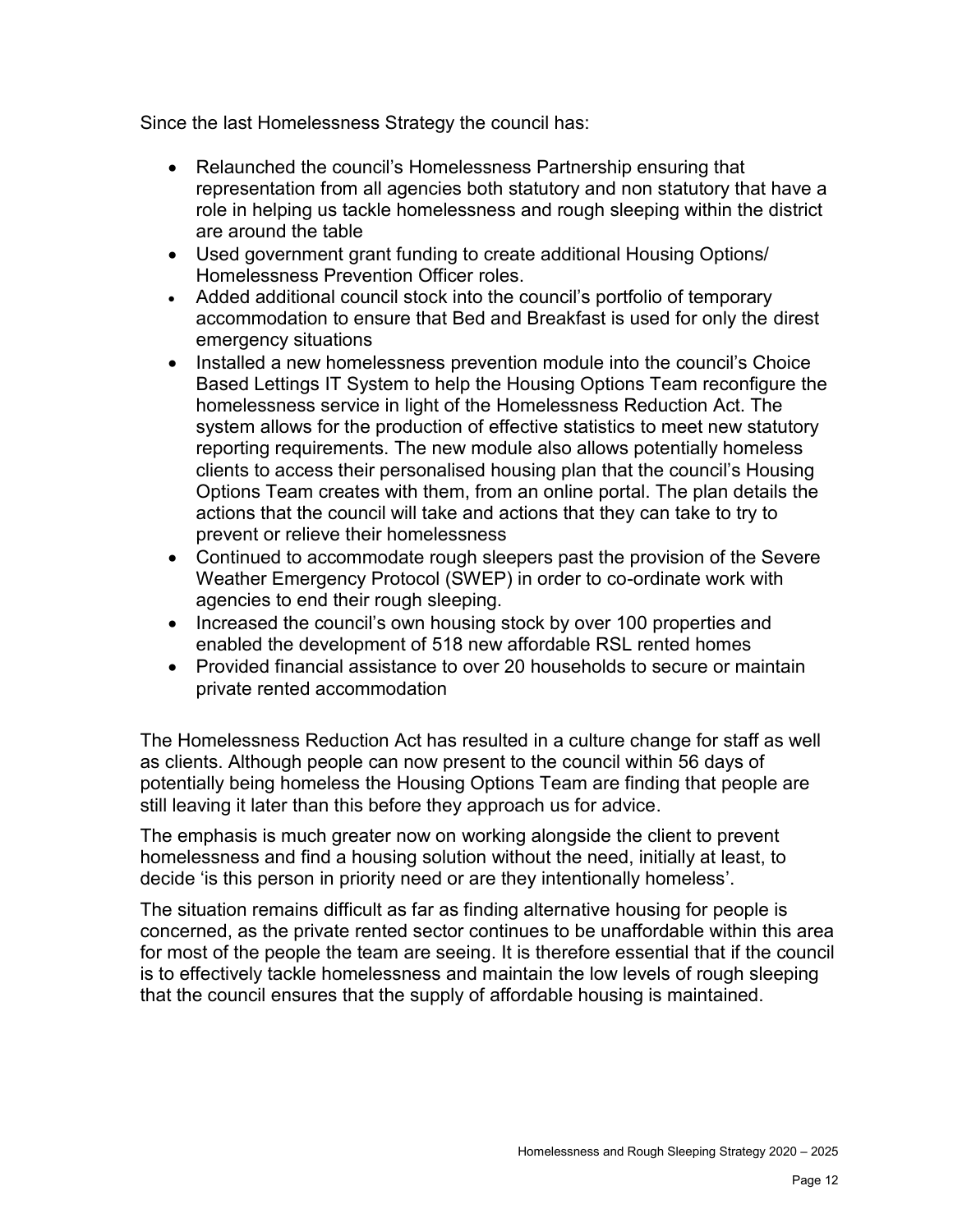## **Strategic Priorities for the Next Five Years**

The following priorities have been developed alongside the key priorities within the council's Corporate Plan and the council's Housing Strategy:

- 1. Improve the effectiveness the council's homelessness prevention work by investing in the service to ensure the council is providing high quality housing advice to clients in all housing tenures
- 2. Aim to end all use of bed and breakfast accommodation by investing in and facilitating the delivery of good quality affordable housing and suitable temporary accommodation
- 3. Work with partners and other stakeholders to prevent homelessness by intervening at the earliest opportunity
- 4. Work to maintain Uttlesford as an area without rough sleeping by ensuring that the causes of rough sleeping are not ignored

### **Priority 1: Improve the effectiveness of the council's homelessness prevention work by investing in the service to ensure the council is providing high quality housing advice to clients in all housing tenures**

To meet this priority the council will:

- Ensure that the principles of and ethos behind the Homelessness Reduction Act are fully embedded within the council's housing options service
- Ensure that those who are homeless or threatened with homelessness receive a personal Housing Plan and that reasonable steps are identified to help them resolve their housing situation
- Develop good quality, easily accessible housing advice materials, including web based material which reflect the diversity of applicants needs and abilities and provide for these to be delivered in different formats and at different locations
- Provide regular training opportunities to staff to maintain and enhance their knowledge and skills
- Prevent homelessness by helping people sustain their tenancies across all tenure through the increased provision of debt and welfare advice
- Work with partner agencies to mitigate the effects of Universal Credit and the Benefit Cap
- Flexible use of the council's homelessness prevention fund
- Flexible use of the Discretionary Housing Payments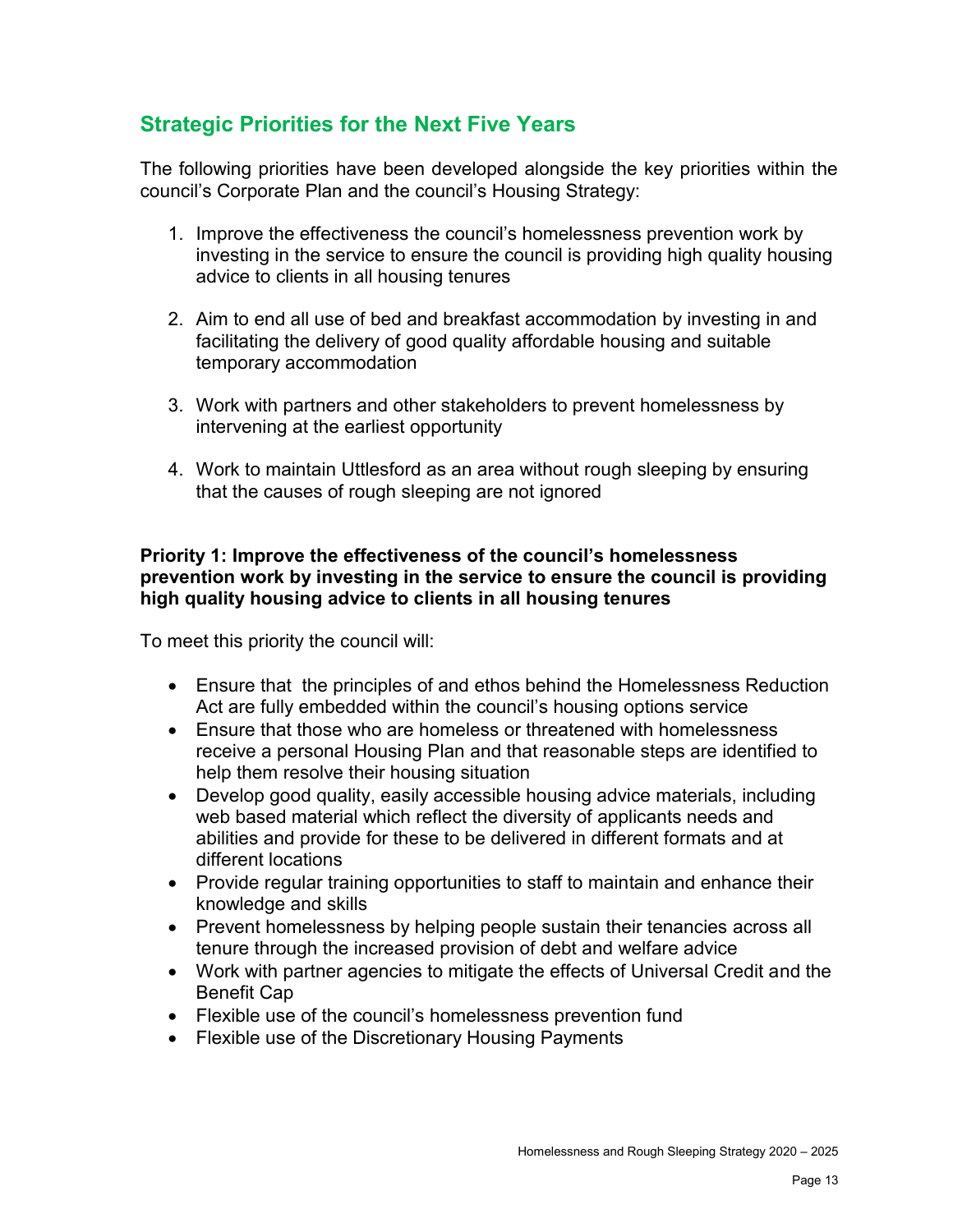#### **Priority 2: Aim to end all use of bed and breakfast accommodation by investing in and facilitating the delivery of good quality affordable housing and suitable temporary accommodation**

To meet this priority the council will:

- Ensure that enough ready to access temporary accommodation is available in the right location for homeless households to access support, maintain employment and education
- Ensure through the council's Housing Strategy that the council is able to deliver sufficient units of social housing to allow the free flow of households from temporary accommodation into permanent housing
- Ensure through the council's Housing Strategy that the council is able to deliver suitable supported housing for homeless households with complex needs, particularly single homeless households
- Promote the council's incentive scheme which encourages households under-occupying in council stock to downsize to smaller properties
- Identify opportunities for the council to develop new affordable housing on its own land or through working with Registered Providers and private developers

## **Priority 3: Work with partners and other stakeholders to prevent homelessness by intervening at the earliest opportunity**

To meet this priority the council will:

- Continue to build effective working relationships with other agencies through the Homelessness partnership
- Promote the duty to refer under the Homelessness Reduction Act and have a dedicated email address for these referrals
- Refer tenants within the private sector to appropriate support agencies to help them maintain their tenancies when difficulties first arise
- Have closer links between the Housing Options Team and the Housing Benefit Department
- Review the council's Rent Deposit Guarantee Scheme to see if it can provide greater incentives for private sector landlords to work with the scheme
- Continue to encourage owners of empty properties to bring them back into use
- Continue to hold a Landlords Forum and review other ways to connect with landlords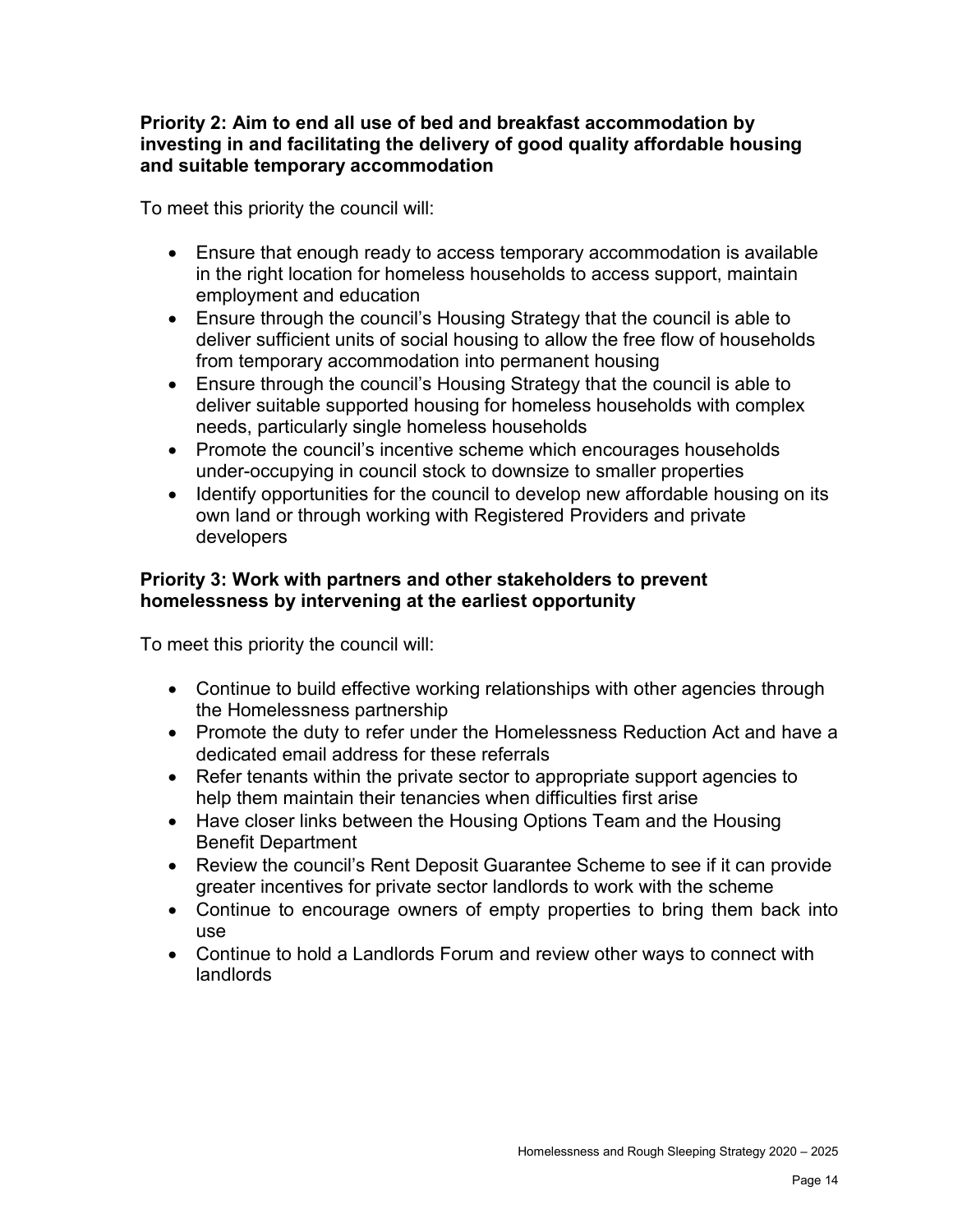#### **Priority 4: Work to maintain Uttlesford as an area without rough sleeping by ensuring that the causes of rough sleeping are not ignored**

To meet this priority the council will:

- Respond to reports of rough sleeping within 24 hours and ensure that this response engages with the rough sleeper
- Commit to engaging with all rough sleepers to develop a Personalized Housing Plan that seeks to help them find a sustainable solution to end their homelessness
- Accommodate rough sleepers in line with the severe weather emergency protocol
- Develop closer links to voluntary and community agencies such as the foodbank, faith based organisations or local charities to promote an effective local response to anyone found rough sleeping in Uttlesford
- Work through the members of the Homelessness Partnership and other key agencies to prevent individuals and families from getting into a housing crisis
- Work with health partners to ensure that homeless households and linked into appropriate health services
- Make appropriate referrals to support agencies to ensure homeless households have access to support that meets all their needs
- Data sharing and data analysis with statutory and voluntary partners
- Review and strengthen existing protocols and implement new ones particularly with mental health, drug and alcohol services and probation

## **Consultation and Engagement**

In preparing this Homelessness and Rough Sleeping Strategy the council has worked with a wide range of staff, elected members, partners and stakeholders to ensure that the document is shaped to reflect legislation as well as national and local priorities.

Consultation has been undertaken to get the views of as many people and organisations as possible to inform the development of this strategy. A draft document was circulated for comment and put out for public consultation via the council's website.

This has included work through the Homelessness Partnership

The final document will be agreed by the council's Housing Board prior to being recommended to the council's Cabinet for adoption.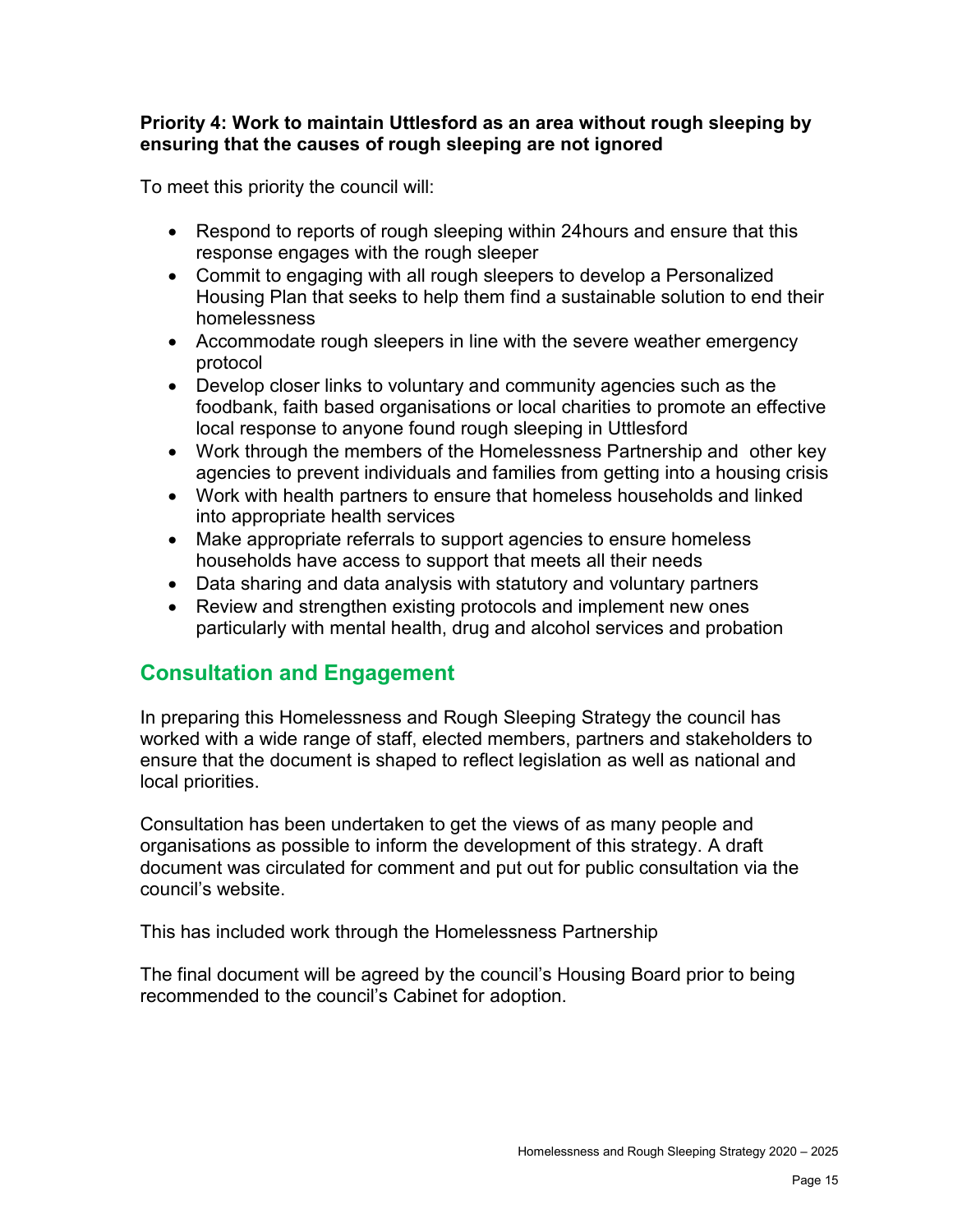## **Monitoring and review**

How the council will deliver the priorities within this Strategy is contained within the Homelessness and Rough Sleeping Strategy Action Plan which sets out clear tasks and targets within identified areas of work. The Action Plan will be monitored and reviewed annually by the Homelessness Partnership, with regular reports being presented to the council's Housing Board.

As the Housing Options Team, continues to implement the Homelessness Reduction Act new trends and learning will emerge. By regularly reviewing the Action Plan the council can be responsive to these emerging needs and set new actions to ensure strategic priorities are achieved.

The Strategy and Action plan will also be reviewed in light of any changes to national legislation and policy.

By adopting this Homelessness and Rough Sleeping Strategy, Uttlesford Council is making a firm commitment to tackling and preventing homelessness within the district and ensuring that Uttlesford continues to be an area where incidences of rough sleeping are tackled as soon as they are identified.

If you require any further information about the Uttlesford District Council Homelessness and Rough Sleeping Strategy 2020 – 2025, please contact Thee Housing Options/Homelessness Team on 01799 510510 or email [housingoptions@uttlesford.gov.uk](mailto:housingoptions@uttlesford.gov.uk) or write to:-

Housing Options/Homelessness Team Uttlesford District Council Council Offices London Road Saffron Walden Essex CB11 4ER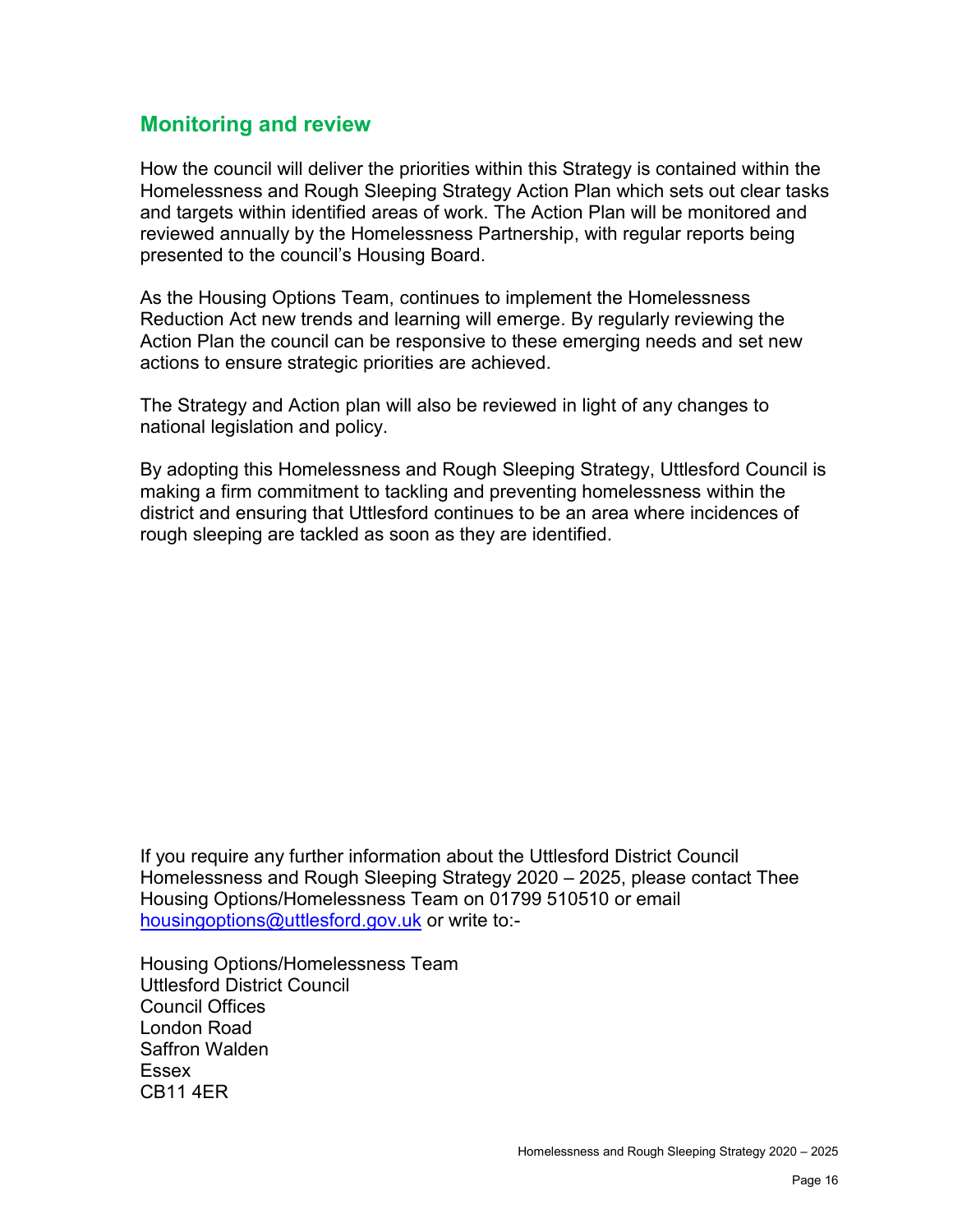## **Action Plan – Homelessness and Rough Sleeping Strategy 2020 – 2025**

| Priority 1: Improve the effectiveness of the council's homelessness prevention work by investing in the service to ensure the                                                                                                                                  |                         |                                       |                                                                           |                                                                     |                              |  |
|----------------------------------------------------------------------------------------------------------------------------------------------------------------------------------------------------------------------------------------------------------------|-------------------------|---------------------------------------|---------------------------------------------------------------------------|---------------------------------------------------------------------|------------------------------|--|
| council is providing high quality housing advice to clients in all housing tenures                                                                                                                                                                             |                         |                                       |                                                                           |                                                                     |                              |  |
| How this priority will be achieved                                                                                                                                                                                                                             | <b>When</b>             | <b>Resource</b><br>S                  | <b>Target</b>                                                             | <b>Key Officer</b>                                                  | <b>Comments</b><br>/Progress |  |
| Ensure that the principles of and ethos behind the<br>Homelessness Reduction Act are fully embedded<br>within the housing options service                                                                                                                      | Dec 2019<br>and ongoing | Within<br>current<br>resources        | Housing<br><b>Options Team</b><br>fully compliant<br>with HRAct           | Housing<br>Options<br>Team<br>Leader                                |                              |  |
| Ensure that those who are homeless or threatened with<br>homelessness receive a personal Housing Plan and<br>that reasonable steps are identified to help them<br>resolve their housing situation                                                              | Dec 2019<br>and ongoing | Within<br>current<br>resources        | Homelessness<br>prevention<br>numbers<br>increase year<br>on year         | Housing<br>Options<br>Team<br>Leader                                |                              |  |
| Develop good quality, easily accessible housing advice<br>materials, including web based material which reflect<br>the diversity of applicants needs and abilities and<br>provide for these to be delivered in different formats<br>and at different locations | Dec 2020<br>and ongoing | Within<br>current<br>resources        | Up to date and<br>accurate<br>information<br>accessible to<br>clients     | Housing<br>Options and<br>Housing<br>Manageme<br>nt team<br>leaders |                              |  |
| Provide regular training opportunities to staff to<br>maintain and enhance their knowledge and skills                                                                                                                                                          | Ongoing                 | <b>Within</b><br>current<br>resources | Staff fully<br>trained to be<br>able to deliver<br>first class<br>service | Housing<br>Options<br>Team<br>Leader                                |                              |  |
| Prevent homelessness by helping people sustain their<br>tenancies across all tenure through the increased<br>provision of debt and welfare advice                                                                                                              | Ongoing                 | Within<br>current<br>resources        | Homelessness<br>prevention<br>numbers<br>increase year<br>on year         | Housing<br>Options<br>Team<br>Leader                                |                              |  |
| Work with partner agencies to mitigate the effects of                                                                                                                                                                                                          | Ongoing                 | Within                                | <b>Clients</b>                                                            | Housing                                                             |                              |  |

Homelessness and Rough Sleeping Strategy 2019 – 2024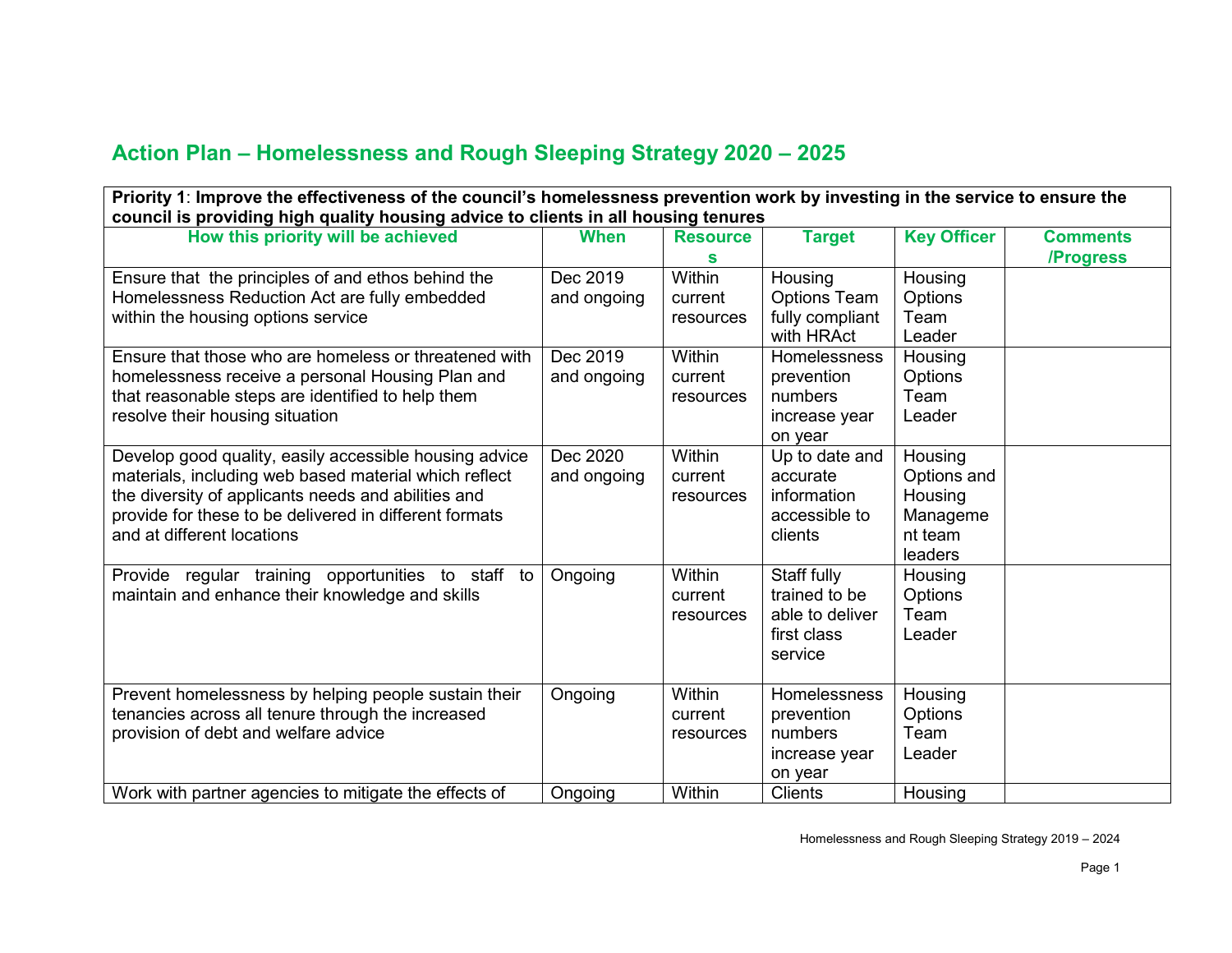| Universal Credit and the Benefit Cap                                                                                                                                                                      |                         | current<br>resources                                                                     | directed to<br>best available<br>solutions                            | Options<br>Team<br>Leader                                              |  |
|-----------------------------------------------------------------------------------------------------------------------------------------------------------------------------------------------------------|-------------------------|------------------------------------------------------------------------------------------|-----------------------------------------------------------------------|------------------------------------------------------------------------|--|
| Flexible use of the council's homelessness prevention<br>fund                                                                                                                                             | Ongoing                 | <b>Within</b><br>current<br>resources<br>and use of<br>futures<br>governme<br>nt funding | <b>Clients</b><br>accessing<br>best available<br>housing<br>solutions | Housing<br>Options<br>Team<br>Leader                                   |  |
| Flexible use of the Discretionary Housing Payments by<br>working with the HB department                                                                                                                   | Ongoing                 | Within<br>existing<br>resources<br>and future<br>governme<br>nt funding                  | DHP money<br>fully utilized by<br>the authority                       | Housing<br>Options<br>Team<br>Leader and<br><b>Benefits</b><br>Manager |  |
| Priority 2: Aim to end all use of bed and breakfast accommodation by investing in and facilitating the delivery of good quality<br>affordable housing and suitable temporary accommodation                |                         |                                                                                          |                                                                       |                                                                        |  |
| Ensure that enough ready to access temporary<br>accommodation is available in the right location for<br>homeless households to access support, maintain<br>employment and education                       | Dec 2020<br>and ongoing | <b>Within</b><br>current<br>resources                                                    | Only<br>exceptional<br>use of B and B<br>required                     | Housing<br>Strategy/<br>Operations<br>Manager                          |  |
| Ensure through the council's Housing Strategy that the<br>council is able to deliver suitable supported housing for<br>homeless households with complex needs, particularly<br>single homeless households | Ongoing                 | <b>Within</b><br>current<br>resources                                                    | Only<br>exceptional<br>use of B and B<br>required                     | Housing<br>Strategy/<br>Operations<br>Manager                          |  |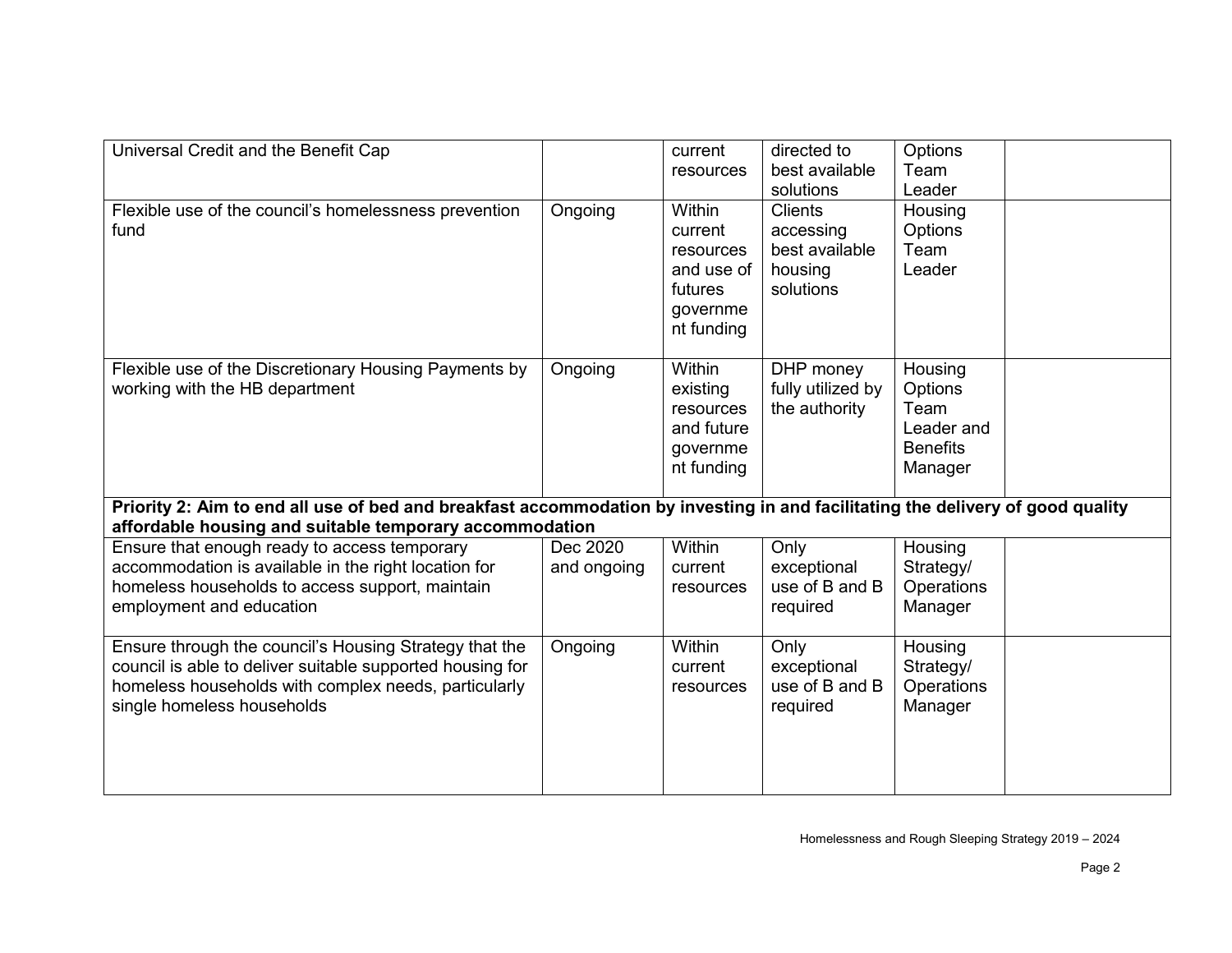| Promote the council's incentive scheme which<br>encourages households under-occupying in council<br>stock to downsize to smaller properties                                                   | Dec 2020<br>and ongoing                                                          | <b>Within</b><br>current<br>resources | <b>Tenants</b><br>housed in<br>suitable sized<br>properties                                   | Housing<br>manageme<br>nt team<br>Leader      |  |
|-----------------------------------------------------------------------------------------------------------------------------------------------------------------------------------------------|----------------------------------------------------------------------------------|---------------------------------------|-----------------------------------------------------------------------------------------------|-----------------------------------------------|--|
| Identify opportunities for the council to develop new<br>affordable housing on its own land or through working<br>with Registered Providers and private developers                            | Ongoing                                                                          | <b>Within</b><br>current<br>resources | Year on year<br>development<br>program in<br>place                                            | Housing<br>Strategy/<br>Operations<br>Manager |  |
| Priority 3: Work with partners and other stakeholders to prevent homelessness by intervening at the earliest opportunity                                                                      |                                                                                  |                                       |                                                                                               |                                               |  |
| Continue to build effective working relationships with<br>other agencies through the Homelessness partnership<br>Work to the joint protocols i.e. 16/17 year joint protocol,<br>Probation etc | Partnership<br>meetings<br>held<br>quarterly.<br><b>Protocols</b><br>implemented | Within<br>current<br>resources        |                                                                                               |                                               |  |
| Promote the duty to refer under the Homelessness<br>Reduction Act and have a dedicated email address for<br>these referrals                                                                   | Dec 2020<br>and ongoing                                                          | Within<br>current<br>resources        | Referral being<br>received from<br>all statutory<br>partners in<br>timely manner              | Housing<br>Options<br>Team<br>Leader          |  |
| Refer tenants within the private sector to appropriate<br>support agencies to help them maintain their tenancies<br>when difficulties first arise                                             | April 2020<br>and ongoing                                                        | <b>Within</b><br>current<br>resources | Reduced<br>number of<br>applicants<br>presenting as<br>homeless from<br>the private<br>sector | Housing<br>Options<br>Team<br>Leader          |  |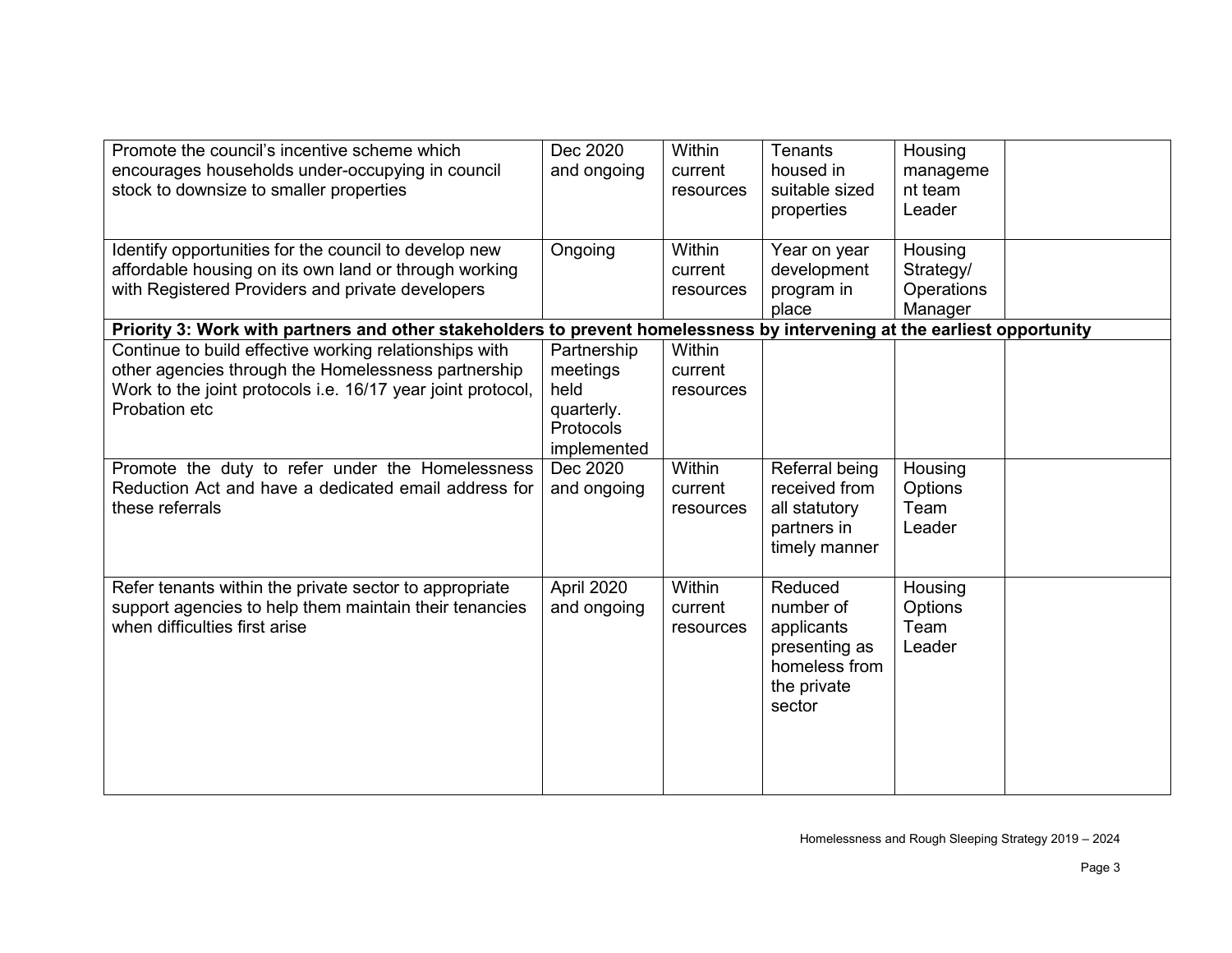| Have closer links between the Housing Options Team<br>and the Housing Benefit Department                                                                  | Dec 2019<br>and ongoing | Within<br>current<br>resources         | Regular<br>monthly<br>meetings<br>being held<br>between<br>departments                                                                                          | Housing<br>Options<br>Team<br>Leader                                                                  |  |
|-----------------------------------------------------------------------------------------------------------------------------------------------------------|-------------------------|----------------------------------------|-----------------------------------------------------------------------------------------------------------------------------------------------------------------|-------------------------------------------------------------------------------------------------------|--|
| Review the council's Rent Deposit Guarantee Scheme<br>to see if it can provide greater incentives for private<br>sector landlords to work with the scheme | Dec 2020                | <b>Within</b><br>current<br>resources  | Increased<br>uptake of Rent<br>Deposit<br>Guarantee<br>Scheme                                                                                                   | Housing<br>Options<br>Team<br>Leader                                                                  |  |
| Continue to encourage owners of empty properties to<br>bring them back into use                                                                           | Dec 2020                | <b>Within</b><br>existing<br>resources | No empty<br>homes within<br>district where<br>there is not a<br>plan for their<br>future use                                                                    | Empty<br>Homes and<br>Private<br>Sector<br>Housing<br>Officer                                         |  |
| Continue to hold a Landlords Forum and review other<br>ways to connect with landlords                                                                     | Annually                | <b>Within</b><br>existing<br>resources | Information<br>easily<br>accessible to<br>Private<br>landlords.<br><b>Annual Forum</b><br>held.<br>Increases<br>prevention<br>work within the<br>private sector | Empty<br>Homes and<br>Private<br>Sector<br>Housing<br>Officer<br>Housing<br>Options<br>Team<br>Leader |  |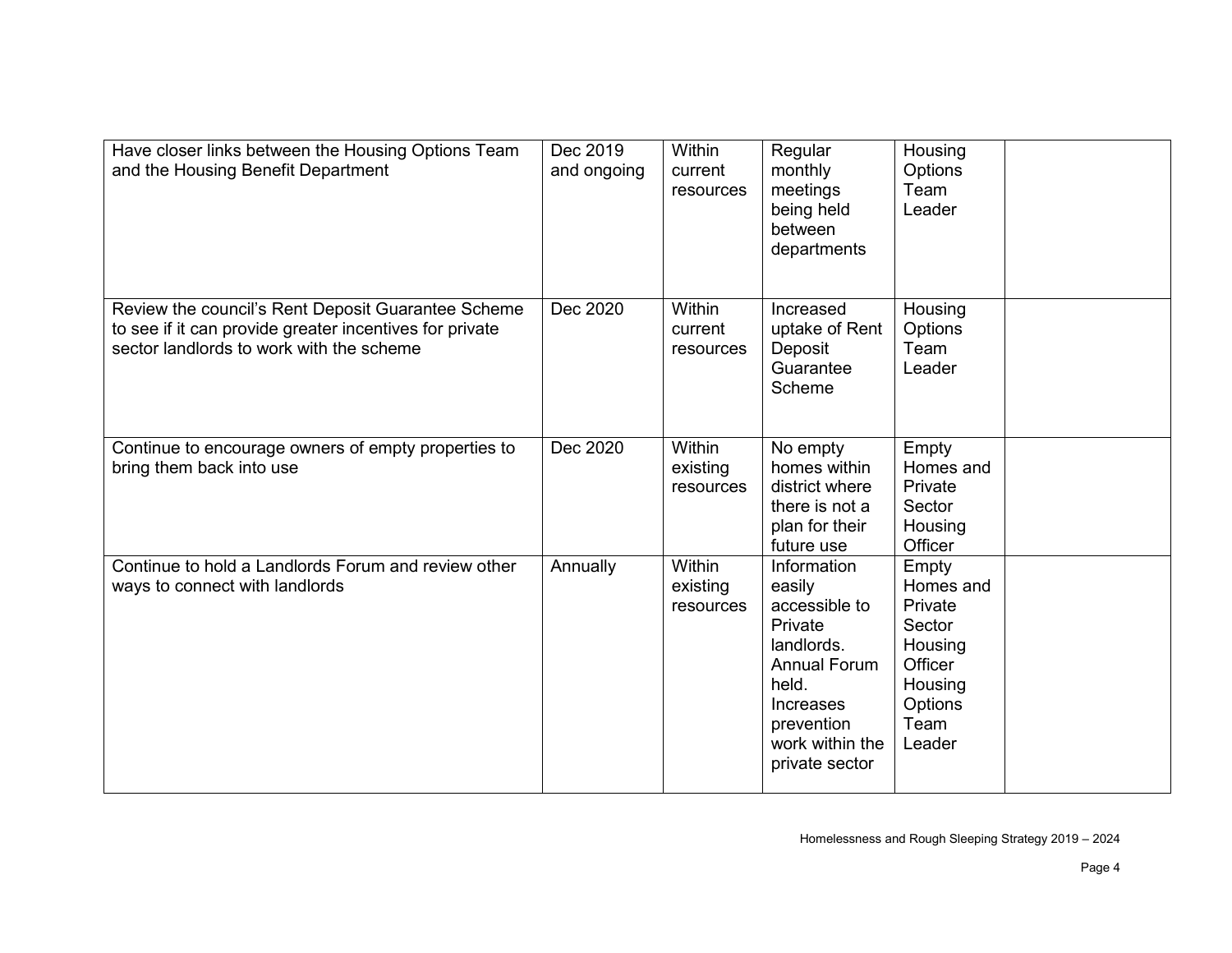| Priority 4: Work to maintain Uttlesford as an area without rough sleeping by ensuring that the causes of rough sleeping are not                                                                                                    |                         |                                        |                                                                                                  |                                      |  |  |
|------------------------------------------------------------------------------------------------------------------------------------------------------------------------------------------------------------------------------------|-------------------------|----------------------------------------|--------------------------------------------------------------------------------------------------|--------------------------------------|--|--|
| ignored                                                                                                                                                                                                                            |                         |                                        |                                                                                                  |                                      |  |  |
| Respond to reports of rough sleeping within 24hours<br>and ensure that this response engages with the rough<br>sleeper                                                                                                             | Ongoing                 | Within<br>existing<br>resources        | Rough<br>sleepers within<br>Uttlesford are<br>supported out<br>of rough<br>sleeping              | Housing<br>Options<br>Team<br>Leader |  |  |
| Commit to engaging with all rough sleepers to develop<br>a Personalised Housing Plan that seeks to help them<br>find a sustainable solution to end their homelessness                                                              | Dec 2020<br>and ongoing | <b>Within</b><br>existing<br>resources | Rough<br>sleepers within<br>Uttlesford are<br>supported out<br>of rough<br>sleeping              | Housing<br>Options<br>Team<br>Leader |  |  |
| Accommodate rough sleepers in line with the severe<br>weather emergency protocol.                                                                                                                                                  | Ongoing                 | Within<br>existing<br>resources        | Rough<br>Sleepers<br>accommodate<br>d in line with<br>severe<br>weather<br>emergency<br>protocol | Housing<br>Options<br>Team<br>Leader |  |  |
| Develop closer links to voluntary and community<br>agencies such as the foodbank, faith based<br>organisations or local charities to promote an effective<br>local response to anyone found rough sleeping in<br><b>Uttlesford</b> | Dec 2020<br>and ongoing | <b>Within</b><br>existing<br>resources | Rough<br>sleepers within<br>Uttlesford are<br>supported out<br>of rough<br>sleeping              | Housing<br>Options<br>Team<br>Leader |  |  |